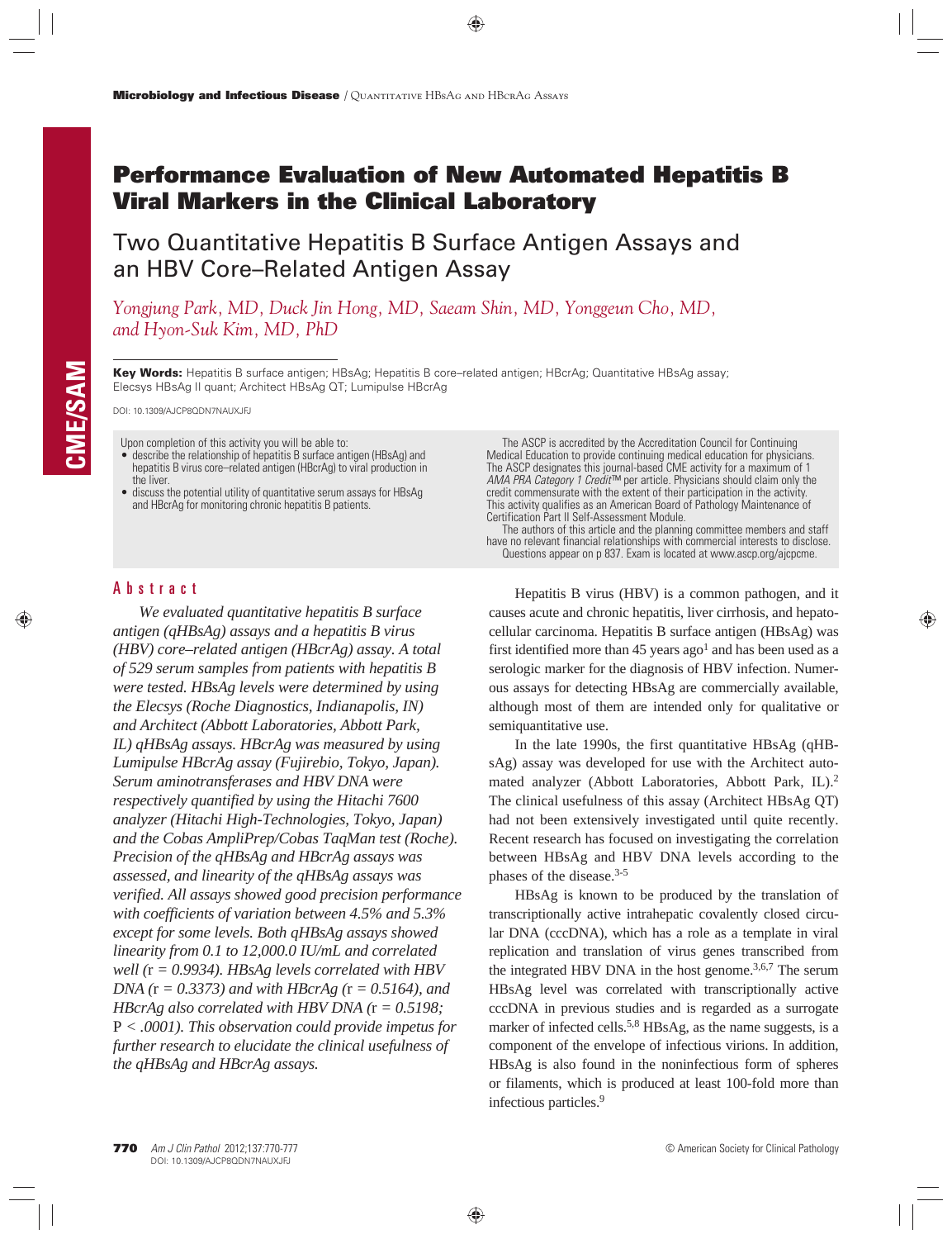Although it is considered the most accurate marker for the number of infected hepatocytes, measuring cccDNA can be done only in hepatic tissues with complex techniques. To complement this limitation of cccDNA, serum HBV DNA quantification using polymerase chain reaction is widely used in current clinical practice for the diagnosis and monitoring of HBV infection. A decline of the serum HBV DNA level can reflect a reduction in viral replication, while a decrease in the serum HBsAg level usually represents a reduction in the translation of messenger RNA molecules transcribed from cccDNA.<sup>5</sup> Thus, a quantitative determination of the HBsAg level may provide helpful information on infection status that is complementary to information provided by the HBV DNA level.<sup>5</sup>

HBsAg was first proposed as a marker for monitoring responses to the interferon therapies in patients with chronic hepatitis B (CHB) in  $1994$ ,<sup>10</sup> but at that time, the absence of commercially available qHBsAg assays restricted its application as a monitoring tool. As technology has developed, qHBsAg assays have been improved, and their clinical usefulness is under investigation. Inactive HBV carriers could be discriminated from patients with reactivated disease by qHBsAg and HBV DNA levels,<sup>11</sup> and qHBsAg seems to be helpful for predicting responses to treatment with pegylated interferon and/or oral nucleoside/nucleotide analogs.12-14

The measurement of serum HBV core antigen (HBcAg) levels has been problematic because it is localized to the infected hepatic tissues and not released into blood. A new assay for measuring HBV core–related antigen (HBcrAg), which consists of a core, e antigen (HBeAg), and the precore proteins of HBV (22-kD precore fragment, amino acids 28-150), was developed; HBcrAg levels correlated well with HBV DNA levels.15 A recent study showed that the serum HBcrAg concentration was related to the level of intrahepatic cccDNA.16

Until recently, only 1 commercial qHBsAg assay had been available for more than a decade. The analytic performance of the novel HBcrAg assay and of the 2 commercially available qHBsAg assays has not been sufficiently evaluated in clinical laboratories. Verifying the laboratory performance of these assays should precede their general application in clinical practice. The aim of this study was to evaluate the analytic performance of 2 currently available qHBsAg assays and to compare the results between the assays and between those of other parameters, including serum HBV DNA levels. We also evaluated the precision performance of the newly developed HBcrAg assay and compared the concentrations of serum HBcrAg with those of HBsAg and HBV DNA.

# **Materials and Methods**

### **Specimens for Comparison Between Assays**

This study was approved by the institutional review board of Severance Hospital, Seoul, Korea. During March to April 2010, a total of 529 serum samples from different patients with CHB, regardless of treatment, were consecutively collected at the Severance Hospital. These specimens were requested for HBV DNA quantification by the Division of Hepatology, Department of Internal Medicine, to screen HBV infection or to monitor CHB. All specimens were divided into aliquots immediately after arrival, and each was assayed for HBV DNA, aspartate aminotransferase (AST), and alanine aminotransferase (ALT) levels. Remaining aliquots were stored at –70°C until tested, and with these aliquots, HBsAg and HBcrAg levels of all 529 samples were determined by the respective assays following the manufacturers' instructions.

#### **qHBsAg assays**

Two methods were used for quantifying HBsAg levels. One used the Roche Cobas e 411 analyzer with Elecsys HBsAg II Quant reagent kits (Roche Diagnostics, Indianapolis, IN). This test uses the electrochemiluminescence immunoassay with a sandwich complex formed from the 2 biotinylated monoclonal anti-HBsAg antibodies and a mixture of monoclonal and polyclonal anti-HBsAg antibodies labeled with a ruthenium complex as a chemiluminescence molecule. The resulting chemiluminescence reactions were measured and converted to HBsAg concentrations in the specimens using the calibration curve generated by 2-point calibrators. The total assay duration was 18 minutes. The analyzer provided an onboard dilution function, which prediluted the samples automatically after they were loaded; the analytic measurement range (AMR) suggested by the manufacturer is between 5 and 13,000 IU/mL when the samples are 100-fold diluted using the automated dilution function. Diluted samples with HBsAg levels less than 5 IU/mL were retested without predilution, and the specimens were manually diluted by 20-fold before being loaded on the analyzer (total dilution, 2,000-fold) when the HBsAg concentration was greater than 13,000 IU/mL.

The other method used the Abbott Architect i4000SR analyzer and the Architect HBsAg QT reagents (Abbott Laboratories). This assay uses a chemiluminescent microparticle immunoassay principle with 2-point calibration. The total assay time was about 35 minutes, and the AMR of this assay proposed by the manufacturer is from 0 to 250 IU/mL. All samples were tested after a 500-fold manual dilution with the diluent provided, which is recommended by the manufacturer. The serum samples with HBsAg levels greater than 125,000 IU/mL were retested in a 1,000-fold manual dilution, and the samples with an HBsAg level less than 250 IU/mL were assayed again without dilution.

### **HBcrAg assay**

HBcrAg in the serum samples was quantified by using the Lumipulse G1200 automated analyzer with the Lumipulse HBcrAg reagent kits (Fujirebio, Tokyo, Japan). This assay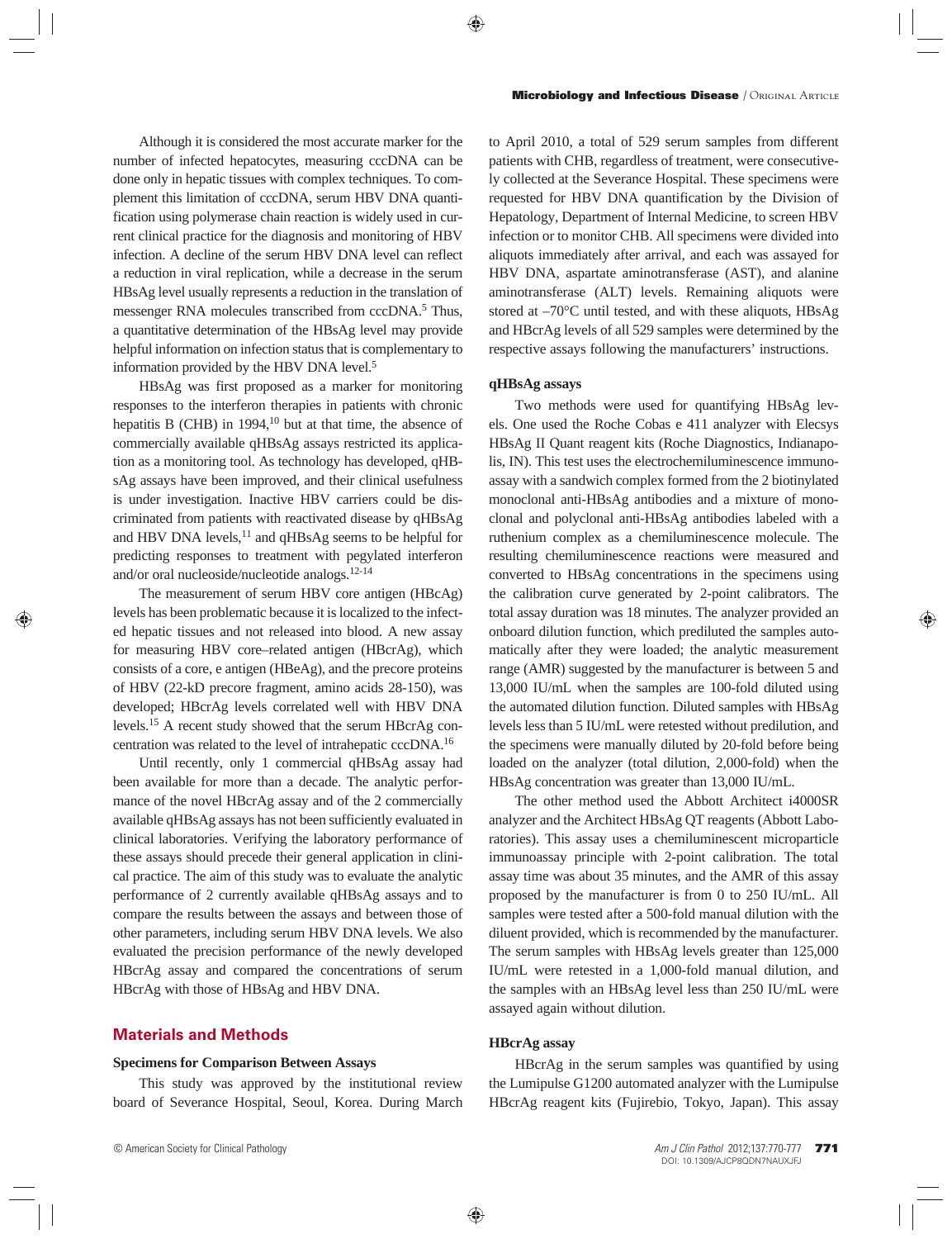uses the chemiluminescent enzyme immunoassay with 5 levels of calibrators. The AMR of this test was between 1.0 and 10,000.0 kU/mL, and the total duration of assay was about an hour, including 30 minutes of manual pretreatment with a detergent, which exposes HBcrAg.

### **HBV DNA Quantification and Other Assays**

The HBV DNA viral load (IU/mL) was determined by using Cobas AmpliPrep/Cobas TaqMan HBV Test, version 2.0 (Roche Molecular Systems, Pleasanton, CA) according to the manufacturer's instructions. Serum AST and ALT levels were measured by using the Hitachi 7600 DDP modular chemistry analyzer (Hitachi High-Technologies, Tokyo, Japan).

### **Precision Performance Evaluation**

Precision performance of the qHBsAg and HBcrAg assays was assessed based on the guidelines from the Clinical and Laboratory Standards Institute document EP4-A2. The testing was performed by using a single lot of reagents, calibrators, and control samples for each analyzer. For the evaluation of the 2 qHBsAg assays, positive quality control (QC) material provided by Roche, positive and negative QC materials provided by Abbott, and 3 levels of pooled serum panels were divided into aliquots and frozen at –20°C. The QC materials provided by the manufacturers were assessed to evaluate the precision performance of the respective assays. Each aliquot was assayed in replicates of 2 at 2 separate times per day for 20 days (80 tests per single level) except for the negative and positive QC materials for the Architect qHBsAg assay, which were tested during 14 and 10 days owing to the small sample quantity. In addition, 2 pooled serum samples were also tested for HBcrAg in the same manner with the

evaluation of the qHBsAg assays. All analyzers used a single calibration curve throughout the study.

### **Validation of the Linearity Ranges of the qHBsAg Assays**

The tests to validate the linearity of the qHBsAg assays were performed based on the Clinical and Laboratory Standards Institute document EP6-A. Samples with 5 HBsAg levels were prepared by mixing high and low levels of pooled patient serum samples and were tested in quadruplicate. The linearity of the results was assessed by linear regression analysis.

### **Statistical Analysis**

All statistical analyses were performed by using Analyseit Method Evaluation Edition, version 2.22 software (Analyseit Software, Leeds, England). A nonparametric Spearman rank test was used to determine the correlation coefficients between the levels of HBsAg, HBcrAg, and other indices. All values were used without logarithmic transformations. The slope and intercept for the linear regressed line between the HBsAg levels by the 2 qHBsAg assays were calculated by using Passing-Bablok regression analysis. *P* values of less than .05 were considered statistically significant in all analyses.

# **Results**

# **Precision Performance of the qHBsAg and HBcrAg Assays**

The precision performance of all evaluated assays is summarized in **∎Table 1∎**. The Elecsys qHBsAg assay showed total imprecision between 4.5% and 5.3% coefficient of variation

#### ❚**Table 1**❚

**Precision Performance of the qHBsAg and HBcrAg Assays During 80 Runs for Each Level for a 20-Day Evaluation Period Except for QCs of the Architect qHBsAg Assay**

| <b>Analyte/Assay</b> | <b>Material</b>          | <b>Mean</b> | Imprecision, SD (Coefficient of Variation, %) |                    |                    |              |
|----------------------|--------------------------|-------------|-----------------------------------------------|--------------------|--------------------|--------------|
|                      |                          |             | <b>Repeatability</b>                          | <b>Between Run</b> | <b>Between Day</b> | <b>Total</b> |
| HBsAg (IU/mL)        |                          |             |                                               |                    |                    |              |
| Elecsys              | QC                       | 0.077       | 0.003(3.6)                                    | 0.011(14.3)        | 0.007(9.6)         | 0.014(17.6)  |
|                      | PS low                   | 40.603      | 1.038(2.6)                                    | 0.811(2.0)         | 1.285(3.2)         | 1.840(4.5)   |
|                      | PS medium                | 4.929.9     | 93.8(1.9)                                     | 75.8 (1.5)         | 229.1(4.9)         | 258.9(5.3)   |
|                      | PS high                  | 11.900.2    | 223.4 (1.9)                                   | 199.4 (1.7)        | 550.2 (4.6)        | 626.4 (5.3)  |
| Architect            | QC negative <sup>*</sup> | 0.006       | 0.009(152.5)                                  | 0.000(0.0)         | 0.000(0.0)         | 0.009(152.5) |
|                      | QC positive <sup>+</sup> | 0.250       | 0.009(3.4)                                    | 0.003(1.3)         | 0.007(2.7)         | 0.011(4.5)   |
|                      | PS low                   | 38.166      | 1.419(3.7)                                    | 0.996(2.6)         | 0.233(0.6)         | 1.749(4.6)   |
|                      | PS medium                | 4.472.9     | 569.3 (12.7)                                  | 0.0(0.0)           | 184.5 (4.1)        | 598.5 (13.4) |
|                      | PS high                  | 12.262.5    | 705.1 (5.8)                                   | 293.9 (2.4)        | 796.7 (6.5)        | 1,103.8(9.0) |
| HBcrAg (kU/mL)       |                          |             |                                               |                    |                    |              |
| Lumipulse            | PS low                   | 0.13        | 0.05(39.8)                                    | 0.04(34.7)         | 0.00(2.0)          | 0.07(52.9)   |
|                      | PS high                  | 312.74      | 9.76(3.1)                                     | 9.06(2.9)          | 4.43(1.4)          | 14.04 (4.5)  |

HBcrAg, hepatitis B core–related antigen; HBsAg, hepatitis B surface antigen; PS, pooled serum samples; QC, quality control; qHBsAg, quantitative HBsAg. \* Evaluated during 14 days; analytic sensitivity of this assay, suggested by the manufacturer, is 0.05 IU/mL.

† Assessed during 10 days.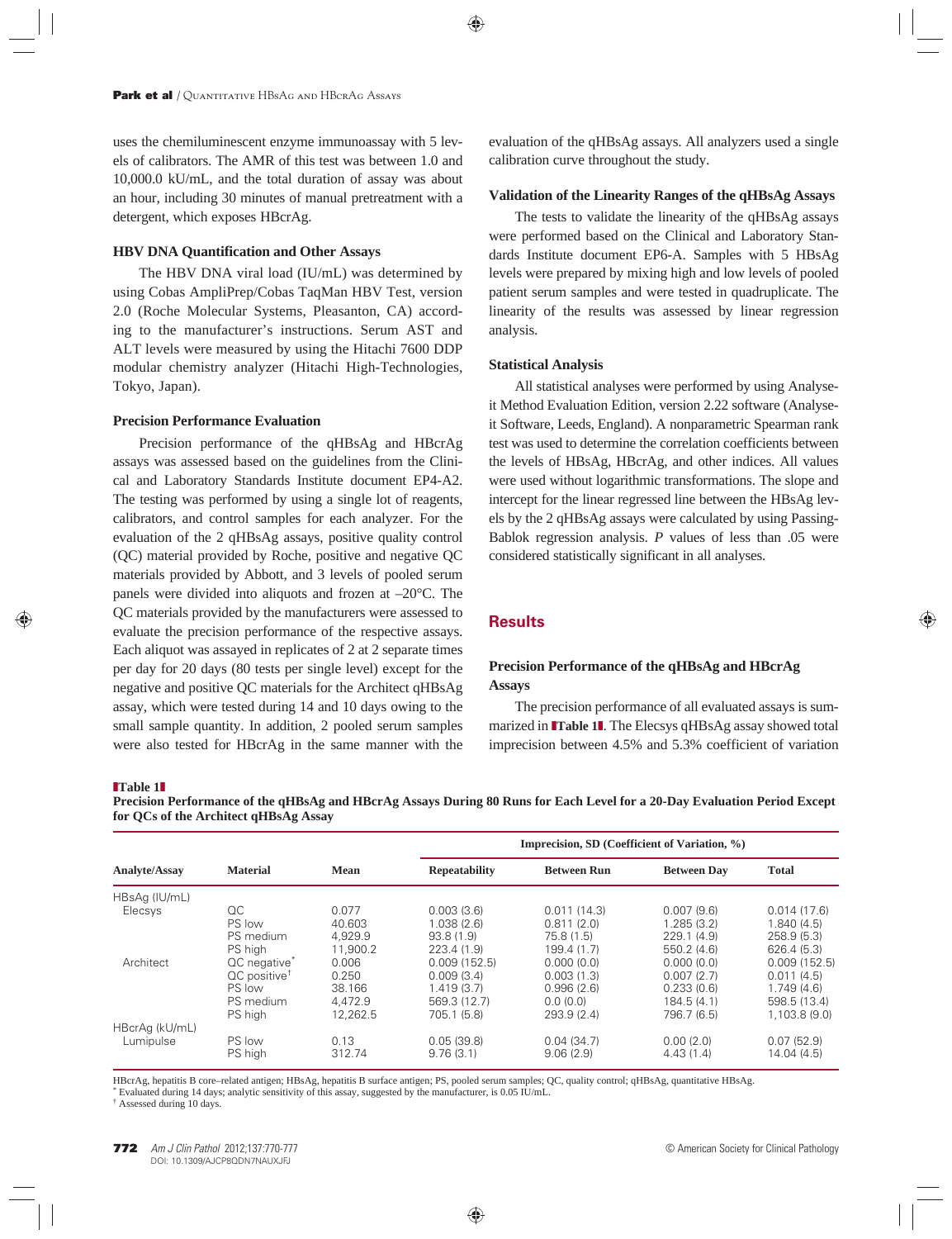(CV) for the specimens with mean HBsAg levels of 40.603, 4,929.9, and 11,900.2 IU/mL, except the QC material with a mean HBsAg level of 0.077 IU/mL, for which the imprecision was 17.6% (CV) and 0.014 IU/mL (SD).

The Architect qHBsAg assay also showed imprecision less than 5% CV for the positive QC (mean HBsAg, 0.250 IU/mL) and the low-level serum (mean HBsAg, 38.166 IU/ mL). Imprecision of this assay was 9.0% (CV) for the serum with a mean HBsAg level of 12,262.5 IU/mL but was greater than 10% (CV) for the pooled serum with a mean HBsAg of 4,472.9 IU/mL.

The Lumipulse HBcrAg assay also showed total imprecision less than 5% for the pooled serum with the mean HBcrAg concentration of 312.7 kU/mL. The total imprecision of this assay was 52.9% (CV) and 0.07 kU/mL (SD) for serum with a mean HBcrAg of 0.13 kU/mL.

## **Linearity of the qHBsAg Assays**

The linearity of the 2 qHBsAg assays was evaluated by testing the serum panel with 5 concentrations in quadruplicate. The measured HBsAg levels by both assays showed linear responses to the expected concentrations with an *R2* greater than 0.99. The Elecsys qHBsAg assay was verified to be linear in the range between the HBsAg levels of 0.081 and 12,708.0 IU/mL (linear fit,  $y = 0.9840x + 1.7730$ ;  $F =$ 8,651.20;  $P < .0001$ ;  $R^2 = 0.9979$ ), and the linearity of the

Architect qHBsAg assay was validated from 0.003 to 12,237.9 IU/mL (linear fit, y = 0.9833x + 11.443; *F* = 2,204.95; *P* < .0001;  $R^2 = 0.9919$ ), where x means the expected HBsAg concentration and y represents the measured HBsAg levels.

# **Correlation Between the Two qHBsAg Assays**

The results obtained with the 2 qHBsAg assays correlated well with a correlation coefficient (*r*) of 0.9934 (95% confidence interval [CI], 0.9921-0.9944; n = 529; *P*  < .0001) ❚**Figure 1A**❚. However, there were proportional and constant biases between the results by the 2 assays, and the following equation was established by using Passing-Bablok regression:

$$
y = 0.8042x - 110.7340
$$

where x indicates the HBsAg levels by the Architect assay and y represents the levels by the Elecsys assay  $(n = 529)$ **IFigure 1B**. There was a nonlinear relationship between x and y  $(P < .01)$ . The 95% CI for the proportional bias (slope) was between 0.7897 and 0.8195, and that for the constant bias (intercept) was from –143.9137 to –88.3642.

# **Correlation of HBsAg and HBcrAg Levels With Other Indices**

The correlations for the serum levels of HBsAg, HBcrAg, HBV DNA, and aminotransferases are shown in **Table 2**. In the 529 specimens included in this study,



❚**Figure 1**❚ Correlation between the Elecsys and Architect quantitative hepatitis B surface antigen (HBsAg) assays. **A**, HBsAg levels by the Elecsys HBsAg II Quant assay correlated well with those by the Architect HBsAg QT with a correlation coefficient (r) of 0.9934 (95% confidence interval, 0.9921-0.9944; n = 529; P < .0001). Both axes are log scaled. **B**, There were significant proportional and constant biases between the results by the 2 assays, and the following equation was established:  $y = 0.804x -$ 110.734, where x indicates the HBsAg levels by the Architect assay and y represents those by the Elecsys assay.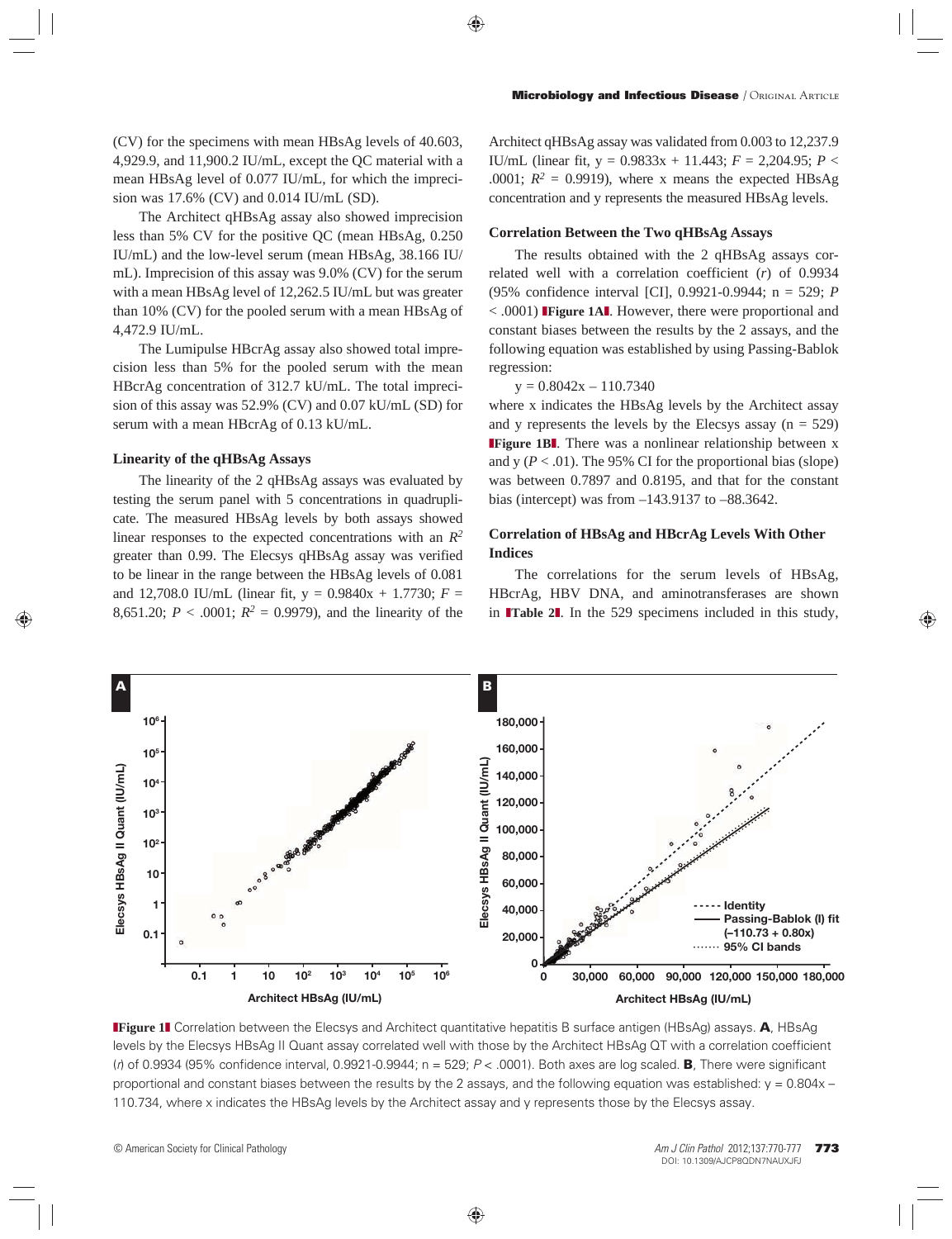the serum HBV DNA levels correlated only weakly with HBsAg levels,  $r = 0.3373$  (Elecsys,  $P < .0001$ ) **Figure 2AI** and  $r = 0.3336$  (Architect,  $P < .0001$ ) **Figure 2BI**. No correlation was found between the serum HBsAg concentrations determined by the Elecsys qHBsAg assay and the levels of aminotransferases (AST, *r* = –0.0433; *P* = .3204; ALT, *r* = 0.0890;  $P = .0408$ ).

The serum HBcrAg levels were moderately correlated with the HBV DNA levels  $(r = 0.5198; P < .0001)$  **Figure 3AI** and with HBsAg levels determined by the Elecsys assay (*r* = 0.5164;  $P < .0001$ ) **Figure 3BL** Also, there was a weak correlation between the levels of HBcrAg and aminotransferases (AST, *r* = 0.2371; *P* < .0001; ALT, *r* = 0.2698; *P* < .0001).

# **Discussion**

We evaluated 2 commercially available qHBsAg assays, one of which was recently developed specifically for quantification, and a novel newly developed HBcrAg assay. The Elecsys qHBsAg assay showed better precision performance of around 5% CV for the pooled serum samples at 3 levels compared with the Architect qHBsAg assay. Although all assays evaluated in our study, including the HBcrAg assay, showed a high degree of imprecision of between 17.6% and 152.5% (CV) for the respective samples with low concentrations, their imprecision would be negligible because the SD ranged from only 0.009 to 0.07. In addition, the 2 qHBsAg assays showed excellent linearity across HBsAg levels of

### ❚**Table 2**❚

**Correlation in Serum Levels of HBsAg, HBcrAg, HBV DNA, and Aminotransferases in 529 Specimens Studied**

| Assay            | <b>Comparative Index</b> | Correlation Coefficient <sup>*</sup> ( $r$ ) (95% CI) |         |
|------------------|--------------------------|-------------------------------------------------------|---------|
| Elecsys gHBsAg   | <b>HBV DNA</b>           | 0.3373 (0.2595 to 0.4108)                             | < .0001 |
|                  | AST                      | $-0.0433$ ( $-0.1281$ to $0.0421$ )                   | .3204   |
|                  | ALT                      | 0.0890 (0.0037 to 0.1729)                             | .0408   |
| Architect gHBsAg | <b>HBV DNA</b>           | 0.3336 (0.2556 to 0.4073)                             | < .0001 |
|                  | Elecsys gHBsAg           | 0.9934 (0.9921 to 0.9944)                             | < .0001 |
| Lumipulse HBcrAq | <b>HBV DNA</b>           | 0.5198 (0.4547 to 0.5793)                             | < .0001 |
|                  | Elecsys gHBsAg           | 0.5164 (0.4510 to 0.5763)                             | < .0001 |
|                  | AST                      | 0.2371 (0.1550 to 0.3159)                             | < .0001 |
|                  | ALT                      | 0.2698 (0.1889 to 0.3471)                             | < .0001 |

ALT, alanine aminotransferase; AST, aspartate aminotransferase; CI, confidence interval; HBcrAg, hepatitis B core–related antigen; HBsAg, hepatitis B surface antigen; HBV, hepatitis B virus; qHBsAg, quantitative HBsAg.

\* Correlation coefficients were calculated by using the Spearman rank test.



**IFigure 2** Correlation between serum levels of hepatitis B surface antigen (HBsAg) and hepatitis B virus (HBV) DNA. **A**, HBsAg levels determined by the Elecsys HBsAg II Quant assay slightly correlated with HBV DNA concentrations ( $r = 0.3373$ ; 95% confidence interval [CI], 0.2695-0.4108; n = 529; P < .0001). **B**, The levels measured by the Architect HBsAg QT assay also showed a similar degree of correlation with HBV DNA levels ( $r = 0.3336$ ; 95% Cl, 0.2556-0.4073; n = 529;  $P < .0001$ ).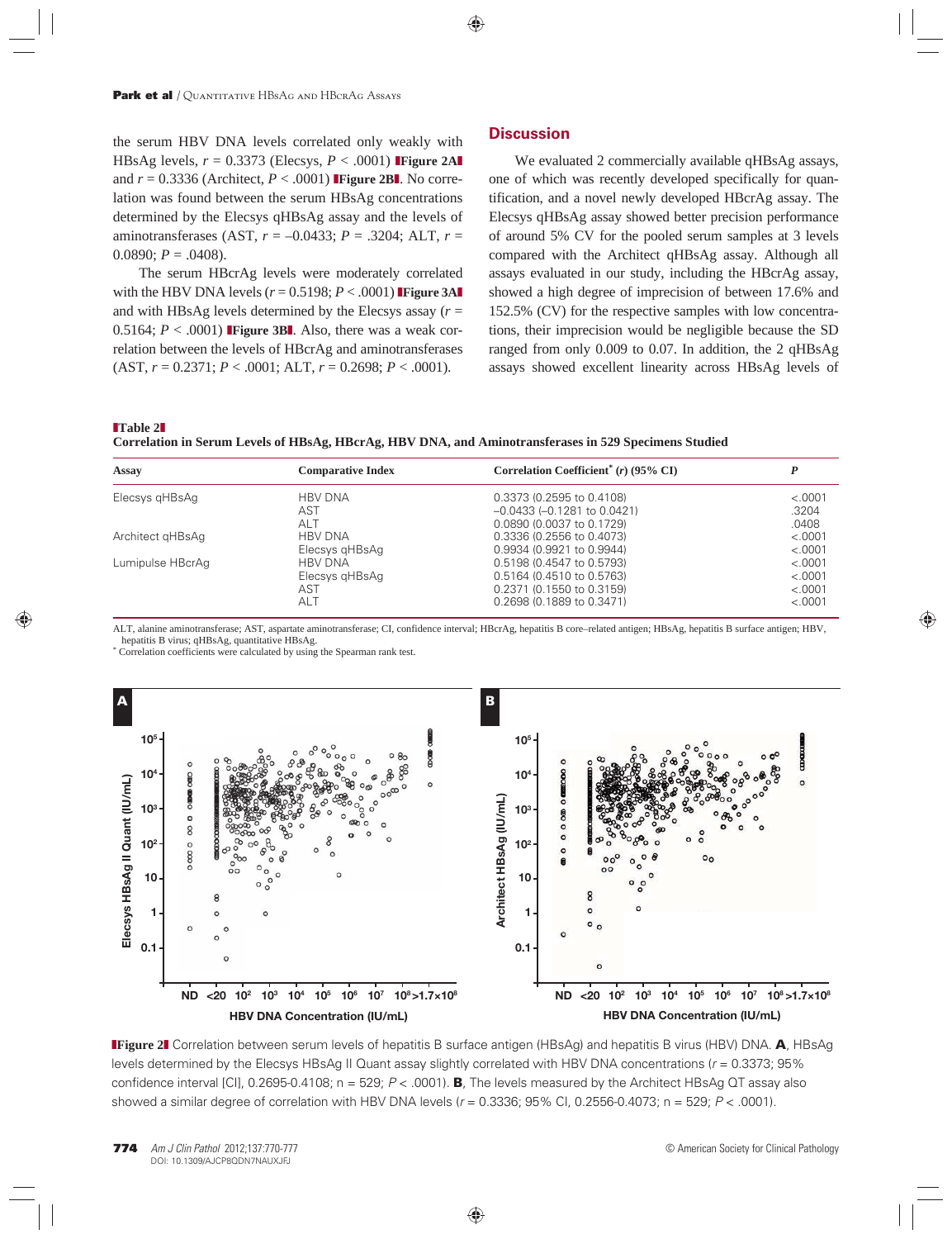between 0.1 and 12,000 IU/mL with an *R2* greater than 0.99. While the Architect assay should be performed after manual dilution of the samples, the Elecsys assay can be carried out using the automated predilution after a sample is loaded on the analyzer. The manufacturer suggests that the 400-fold automated dilution function is installed in the autoanalyzers, including Cobas e 601/e 602 and Modular Analytics E170, which are different from those used in this study. Therefore, the AMR of the Elecsys assays can be between 20 and 52,000 IU/mL when those analyzers are used, which represents an advantage of the Elecsys assay over the Architect assay.

The linearity of HBcrAg was not verified in this study because there were insufficient numbers of samples with low and high HBcrAg levels. This assay uses calibrators with 5 levels from 0.0 to 10,000 kU/mL, whereas the 2 qHBsAg assays use calibration curves derived from 2 levels of calibrators. The analytic performance of the qHBsAg assays evaluated in this study suggests that they are appropriate for use in clinical laboratories, and those of the HBcrAg would need to be assessed by further studies. To the best of our knowledge, there are no published data regarding the precision performance of the HBcrAg assay.

In addition, the new Elecsys qHBsAg assay agreed well with the previously developed Architect assay with a high correlation of  $r = 0.9934$  for the 529 specimens. Overall, the HBsAg levels determined by the Elecsys assay were 0.8 fold lower than those measured by the Architect assay; this difference might be due to the differences in the antibodies used to capture the antigen. Two recently published studies also reported correlation coefficients of 0.97 and 0.96 between the Elecsys and Architect qHBsAg assays.17,18

The HBsAg and HBcrAg levels in our analysis data were slightly or moderately correlated with the serum HBV DNA levels (Table 2). Both antigens were reported to be related to the intrahepatic cccDNA, and cccDNAs serve as the template of HBV DNA in the virions. Thus, it is plausible that the serum levels of HBV DNA are associated with those of the 2 antigens. The levels of HBsAg and HBV DNA have also been reported to correlate with each other with various correlation coefficients ranging from 0.121 to 0.862 in several previous studies.<sup>2,13,19-23</sup> It is interesting that HBsAg and HBV DNA showed lower correlation  $(r = 0.490)$ in 20 patients with CHB during lamivudine treatment $24$  and correlated better  $(r = 0.709)$  in 67 asymptomatic HBV carriers.23 The degree of correlation was also different according to the disease stage and HBeAg status.19,20 There was also a trend toward decreased correlation according to the duration of treatment with interferon or nucleoside/nucleotide analogs observed in previous studies.13,22 Thus, variation in reported correlation coefficients could result from differences in disease stage, HBeAg status, HBV genotypes involved, and types/phases of treatment. These factors might also affect the correlation between the HBcrAg and HBV DNA levels. The correlation coefficients between HBcrAg



**Figure 3** Correlation of serum hepatitis B core–related antigen (HBcrAg) concentrations with the levels of hepatitis B virus (HBV) DNA and hepatitis B surface antigen (HBsAg). **A**, The levels of HBcrAg and HBV DNA were moderately correlated with each other (r = 0.5198; 95% confidence interval [CI], 0.4574-0.5793; n = 529; P < .0001). **B**, There also was a moderate correlation between the serum concentrations of HBcrAg and HBsAg ( $r = 0.5164$ ; 95% Cl, 0.4510-0.5763; n = 529; P < .0001).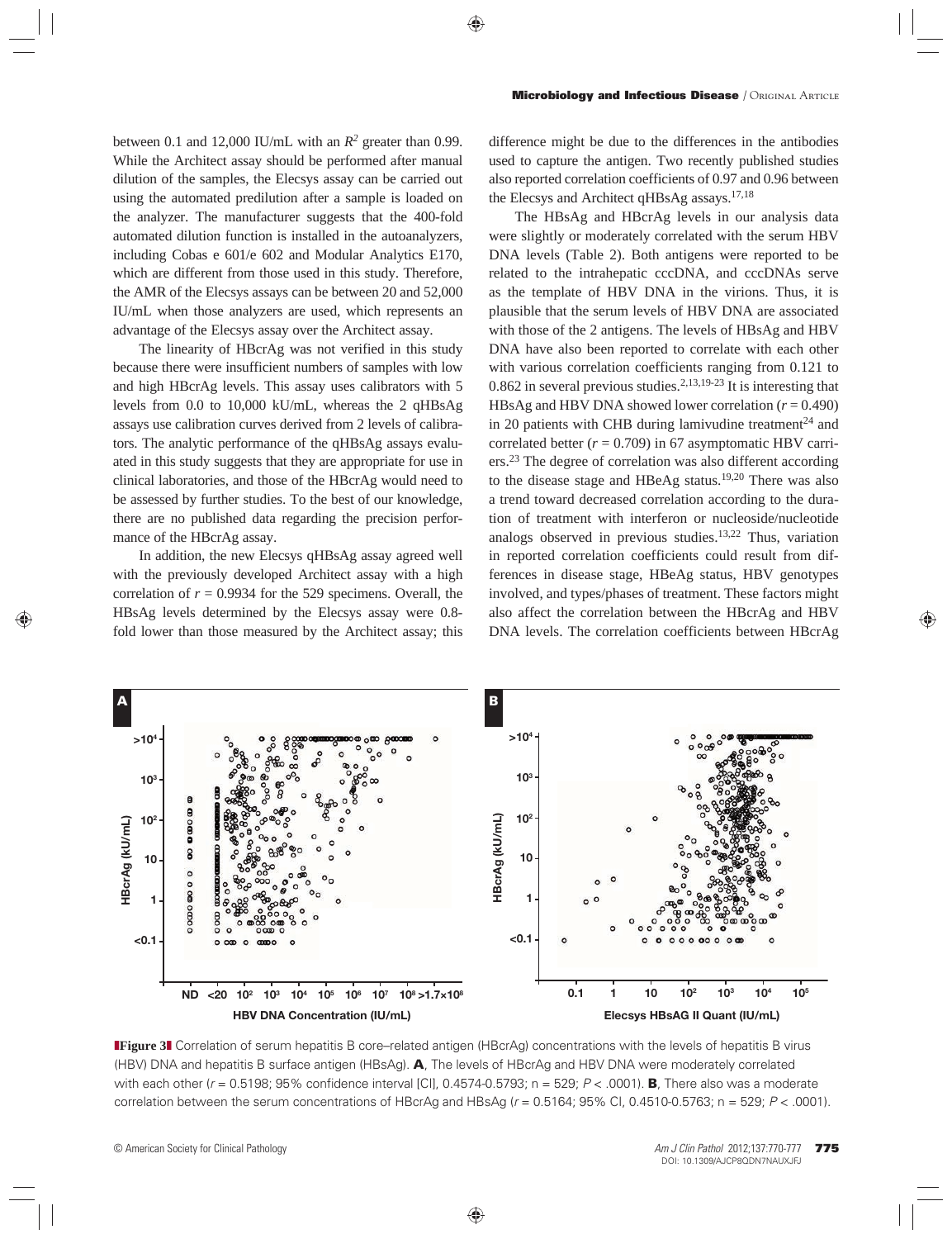and HBV DNA in patients with CHB were  $0.713$  (n = 57) and 0.927 ( $n = 50$ ), respectively, in 2 previous studies.<sup>15,16</sup> The degree of correlation between HBcrAg and HBV DNA differed according to genotype  $(r = 0.786$  for genotype B, n  $= 21$ ;  $r = 0.864$  for genotype C,  $n = 169$ ) in another study.<sup>25</sup> In our study, HBcrAg correlated with HBV DNA levels in 529 specimens (*r* = 0.5198; *P* < .0001).

It is interesting that qHBsAg and HBcrAg also correlated with each other in our data ( $r = 0.5164$ ;  $P < .0001$ ). Moreover, the HBcrAg levels correlated slightly with the serum levels of aminotransferases, while the HBsAg levels did not. Since there are no published data regarding the correlation between qHBsAg and HBcrAg assays, our finding may provide an indication of a relationship in HBsAg, HBcrAg, and HBV DNA levels. Further research with well-defined patient groups (eg, treatment phases, HBV genotypes, and HBeAg status) would be needed to study the clinical usefulness of concurrent testing with qHBsAg and HBcrAg assays.

Unfortunately, we were unable to determine the potential influence of HBV genotype on correlations between the qHBsAg, HBcrAg, and HBV DNA levels in our study. However, the most prevalent HBV genotype in Korea is C2, which accounted for 98.1% (370/377) of the total HBV cases in a recent domestic study.26 Thus, our conclusions may be regarded as being drawn from the C2 genotype. In a recent study, HBV genotypes did not significantly affect the correlation between the 2 qHBsAg assays, $^{17}$  but further research would elucidate the effect of HBV genotype differences on the correlations in the levels of HBsAg, HBcrAg, and HBV DNA.

The qHBsAg and HBcrAg assays evaluated in our study showed acceptable analytic performance. In particular, the 2 qHBsAg assays were shown to have a wide AMR between 0.1 and 12,000 IU/mL of the HBsAg levels. In our study, the HBsAg, HBcrAg, and HBV DNA levels were only slightly to moderately correlated with each other, and this could provide an indication for the value of further research to elucidate the clinical usefulness of qHBsAg and HBcrAg assays.

*From the Department of Laboratory Medicine, Yonsei University College of Medicine, Seoul, Korea.*

*Address reprint requests to Dr Kim: Dept of Laboratory Medicine, Yonsei University College of Medicine, 50 Yonsei-ro, Seodaemun-gu, Seoul, Korea 120-752.*

*Acknowledgments: We thank Roche Diagnostics Korea and Abbott Korea for providing the reagents for the HBsAg quantification. We are also grateful to JW Pharmaceutical Korea for supplying the analyzer and reagents for the HBcrAg assay.*

# **References**

 1. Blumberg BS, Alter HJ, Visnich S. A "New" antigen in leukemia sera. *JAMA.* 1965;191:541-546.

- 2. Deguchi M, Yamashita N, Kagita M, et al. Quantitation of hepatitis B surface antigen by an automated chemiluminescent microparticle immunoassay. *J Virol Methods.* 2004;115:217-222.
- 3. Nguyen T, Thompson AJ, Bowden S, et al. Hepatitis B surface antigen levels during the natural history of chronic hepatitis B: a perspective on Asia. *J Hepatol.* 2010;52:508- 513.
- 4. Jaroszewicz J, Calle Serrano B, Wursthorn K, et al. Hepatitis B surface antigen (HBsAg) levels in the natural history of hepatitis B virus (HBV)-infection: a European perspective. *J Hepatol.* 2010;52:514-522.
- 5. Brunetto MR. A new role for an old marker, HBsAg. *J Hepatol.*  2010;52:475-477.
- 6. Liaw YF. Clinical utility of hepatitis B surface antigen quantitation in patients with chronic hepatitis B: a review. *Hepatology.* 2011;54:E1-E9. doi:10.1002/hep.24473.
- 7. Thompson AJ, Nguyen T, Iser D, et al. Serum hepatitis B surface antigen and hepatitis B e antigen titers: disease phase influences correlation with viral load and intrahepatic hepatitis B virus markers. *Hepatology.* 2010;51:1933-1944.
- 8. Chan HL, Wong VW, Tse AM, et al. Serum hepatitis B surface antigen quantitation can reflect hepatitis B virus in the liver and predict treatment response. *Clin Gastroenterol Hepatol.* 2007;5:1462-1468.
- 9. Seeger C, Mason WS. Hepatitis B virus biology. *Microbiol Mol Biol Rev.* 2000;64:51-68.
- 10. Janssen HL, Kerhof-Los CJ, Heijtink RA, et al. Measurement of HBsAg to monitor hepatitis B viral replication in patients on alpha-interferon therapy. *Antiviral Res.* 1994;23:251-257.
- 11. Brunetto MR, Oliveri F, Colombatto P, et al. Hepatitis B surface antigen serum levels help to distinguish active from inactive hepatitis B virus genotype D carriers. *Gastroenterology.* 2010;139:483-490.
- 12. Sonneveld MJ, Rijckborst V, Boucher CA, et al. Prediction of sustained response to peginterferon alfa-2b for hepatitis B e antigen–positive chronic hepatitis B using on-treatment hepatitis B surface antigen decline. *Hepatology.*  2010;52:1251-1257.
- 13. Lee JM, Ahn SH, Kim HS, et al. Quantitative hepatitis B surface antigen and hepatitis B e antigen titers in prediction of treatment response to entecavir. *Hepatology.* 2011;53:1486- 1493.
- 14. Wursthorn K, Jung M, Riva A, et al. Kinetics of hepatitis B surface antigen decline during 3 years of telbivudine treatment in hepatitis B e antigen–positive patients. *Hepatology.* 2010;52:1611-1620.
- 15. Kimura T, Rokuhara A, Sakamoto Y, et al. Sensitive enzyme immunoassay for hepatitis B virus core–related antigens and their correlation to virus load. *J Clin Microbiol.* 2002;40:439- 445.
- 16. Suzuki F, Miyakoshi H, Kobayashi M, et al. Correlation between serum hepatitis B virus core–related antigen and intrahepatic covalently closed circular DNA in chronic hepatitis B patients. *J Med Virol.* 2009;81:27-33.
- 17. Sonneveld MJ, Rijckborst V, Boucher CA, et al. A comparison of two assays for quantification of hepatitis B surface antigen in patients with chronic hepatitis B. *J Clin Virol.* 2011;51:175-178.
- 18. Wursthorn K, Jaroszewicz J, Zacher BJ, et al. Correlation between the Elecsys HBsAg II assay and the Architect assay for the quantification of hepatitis B surface antigen (HBsAg) in the serum. *J Clin Virol.* 2011;50:292-296.